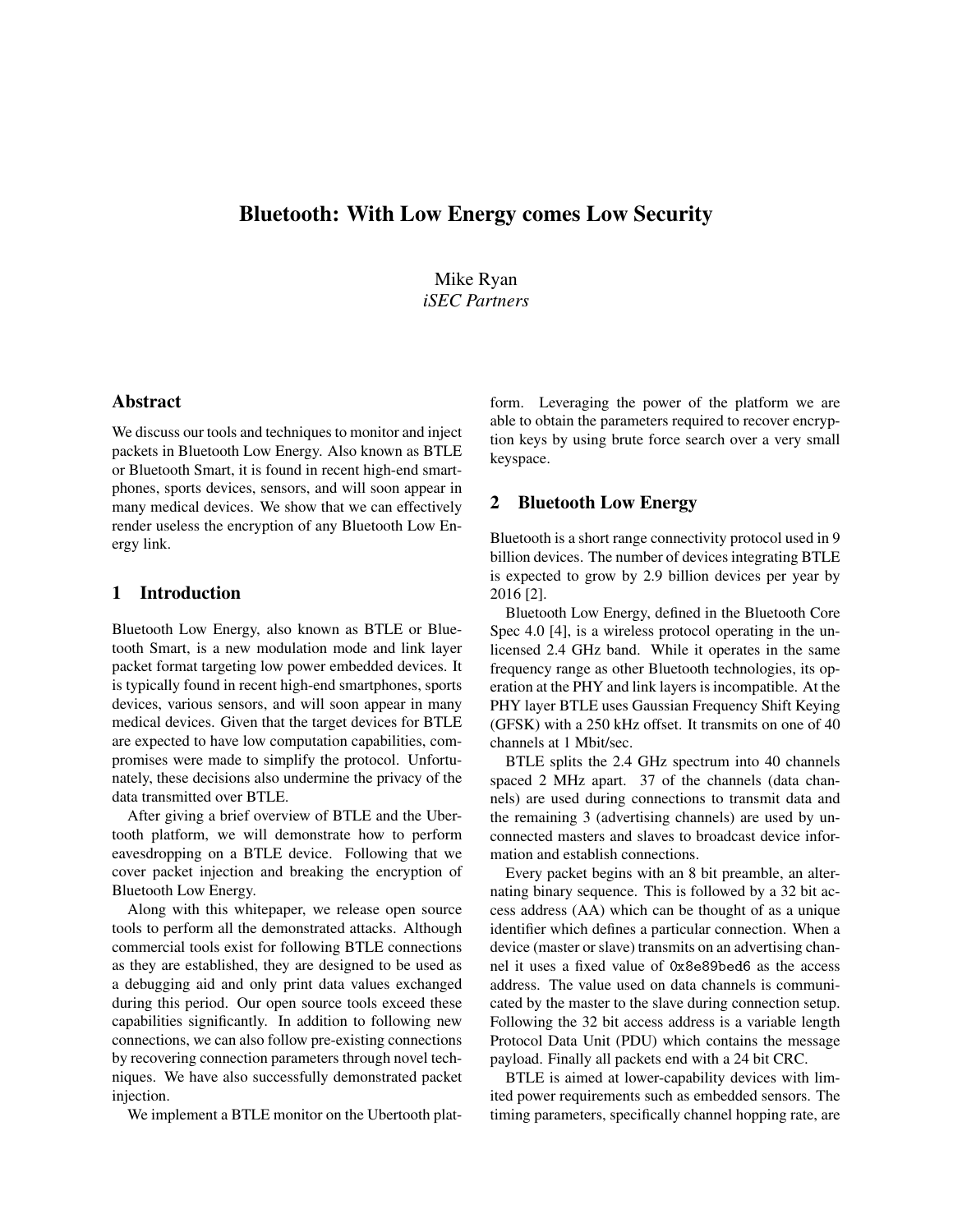|                    |                     | Whitened data   |                     |  |
|--------------------|---------------------|-----------------|---------------------|--|
| Preamble           | Access Address      | PDU             | <b>CRC</b>          |  |
| $(8 \text{ bits})$ | $(32 \text{ bits})$ | (2 to 39 bytes) | $(24 \text{ bits})$ |  |

Figure 1: Bluetooth Low Energy packet format

less aggressive than other Bluetooth technologies. Other aspects of the protocol, such as whitening seed, are also simplified. These design simplifications ease the task of creating an eavesdropping tool. In addition, significant compromises were made in the key exchange protocol to account for the limited input and computing capabilities of low-power devices. While understandable in the context of the devices' constraints, these compromises undermine the privacy of the system.

## 3 Eavesdropping

We have implemented a sniffer capable of following BTLE connections as they hop across channels. Like commercial devices on the market [1], we are able to do so if we witness the initiation of a connection. Our major contribution is the ability to derive the parameters needed to follow a connection that has previously been established, for which we have not witnessed a connection setup.

Several major technical hurdles prevent the simplistic eavesdropping common to 802.11. First, as noted, BTLE devices hop across many channels in the 2.4 GHz spectrum, only staying on a particular channel long enough to transmit and receive a single packet. The time spent on each channel and the channel hop sequence varies from connection to connection. In addition, we rely on the 32 bit access address to determine when a packet has been transmitted, a value which also varies from connection to connection. Finally, in order to filter out false-positive packets we must verify the CRC on candidate packets, a calculation which depends on a 24 bit value known as CrcInit, which again is connection-specific.

In summary, to sniff a connection we need to know four values unique to that connection:

- 1. Hop interval (also referred to as dwell time)
- 2. Hop increment
- 3. Access address
- 4. CRC init

It is also worth noting that all data transmitted is whitened by XORing it with the output of a linearfeedback shift register (LFSR). Unlike classic Bluetooth the seed of the LFSR depends only on the channel number. In practice whitening does not complicate sniffing as the seed and LFSR are known.

#### 3.1 Ubertooth

We built our sniffer on the Ubertooth platform. Ubertooth [6] is a USB dongle with an RF frontend, CC2400 radio chip, and LPC microcontroller. The CC2400 has a reconfigurable narrowband radio transceiver that can monitor a single BTLE channel at any given moment. The CC2400 (roughly) converts RF into a bitstream, which is then processed entirely on the LPC.

The Ubertooth project also implements a partial sniffer for classic Bluetooth. Because BTLE is a simpler protocol than classic Bluetooth, we can process packets entirely on the LPC (on-dongle). In contrast the classic Bluetooth sniffer only uses the LPC to shovel bits from the CC2400 to the PC. Our approach allows us to operate with greater agility and enables the precise timing necessary for recovering hop interval and hop increment.

Our approach also differs from the tactic used in [8] which uses a wide-band USRP to sniff several channels at the same time. We use a narrowband sniffer that is only able to tune to a single BTLE channel at any given moment. On one hand, our approach has much tighter timing requirements. On the other hand our hardware platform is much less expensive.

#### 3.2 From RF to bytes

When a BTLE device transmits a packet on a particular channel it generates a small amount of RF energy. At the lowest level this modulated RF is what we aim to sniff. Our first order of business is to therefore convert this RF into something we can work with: bits.

We use the CC2400 radio chip on the Ubertooth to demodulate the signal. The CC2400 contains a reconfigurable modem whose demodulation parameters we configure to match those of BTLE. Namely, we configure the modem to demodulate GFSK with a frequency offset of 250 kHz and a data rate of 1 Mbit. We configure the CC2400 to be in unbuffered mode and do all bitstream processing on the LPC. We do not configure the chip to look for a preamble, though that is a future optimization worth exploring. Instead it constantly spews bits to the LPC which we process in software.

We identify the start of a transmission by searching for a known 32 bit access address. While we are on an advertising channel the AA is fixed as 0x8e89bed6. The AA used on a data channel is exchanged during connection setup which we obtain either by sniffing the connection setup or recover using techniques described later.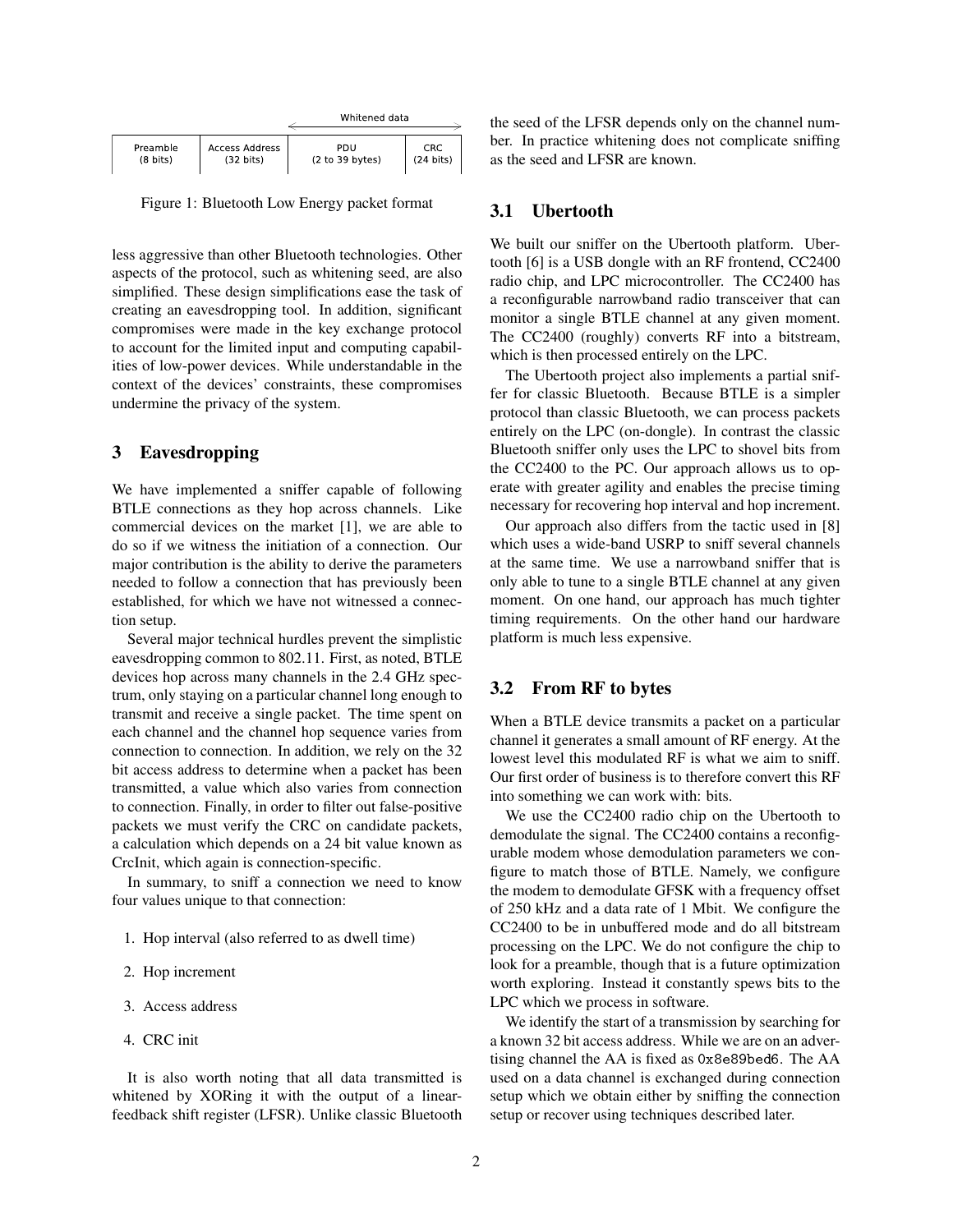

Figure 2: Master and slave each transmit on every channel, even if they have no meaningful data to exchange

The start of transmission, identified by access address, implicitly defines the byte boundary of the message. We therefore convert the bits into a sequence of bytes. From here on out, interpreting the bytes is a matter of referring to the spec.

## 3.3 Following Connections

We are able to convert RF to bytes on a given channel. Bluetooth Low Energy connections do not remain on a fixed channel: they hop across a sequence of data channels following a predefined hopping pattern. In order to follow a BTLE connection we must therefore hop along the same channels as the master and slave.

The BTLE channel hopping sequence is very straightforward. There are 37 data channels, and most connections use all 37. Given a *hopIncrement*, defined on a perconnection basis, the next channel in a hopping sequence is calculated by:

$$
nextChannel \equiv channel + hopIncrement \pmod{37}
$$

While hopping, a master and slave hop to the same channel at the same time. The master transmits a packet, and the slave transmits a packet shortly thereafter. If they have no meaningful content to exchange, they will transmit an empty data packet which consists of a header, empty body, and 24 bit CRC. The master and slave will then wait for a period time called the hop interval before hopping to the next channel as defined above. Refer to figure 2 for a graphical explanation.

In order to sniff these exchanges, our sniffer hops along the same sequence of channels at the same rate as the master and slave.

### 4 Promiscuous Mode

We operate on the assumption that connections use all 37 data channels. The authors have never observed otherwise, but the specification does allow fewer to be used.

In order to follow a connection, we need to know the hop interval, hop increment, access address, and CRC init as described in section 3. In connection following mode, these values are extracted from the connection initialization packet. In promiscuous mode, we recover them by exploiting properties of BTLE packets.

#### 4.1 Determining Access Address

Promiscuous mode begins by monitoring an arbitrary data channel looking for empty data packets. These have a predictable form and are transmitted frequently. The BTLE spec requires that a master and slave transmit a packet on each channel they hop to. Hops happen frequently (typically many times per second) and only small bursts of data are normally sent during a BTLE connection, so most of the packets transmitted are empty.

Data packets consist of a 16 bit header, 0-37 octets of payload (PDU), and a 24 bit CRC. An empty data packet consists of a 16 bit header and 24 bit CRC. Two bits of the header vary (SN and NESN, used for flow control), while the rest remain a constant zero. These packets are thus easy to identify.

We read the bitstream looking for the 16 bit header that defines an empty packet. When we identify the 16 bit pattern, we treat the prior 32 bits as a candidate access address (AA). As we are only filtering the candidate bitstream by 14 bits (when discounting for the 2 varying bits of header) we are left with many false positives. We keep a least-frequently used (LFU) table of every candidate AA we observe. After we observe a candidate AA a configurable number of times (we arbitrarily choose 5) we treat it as our target AA and can filter packets based on this value.

### 4.2 Recovering CRCInit

Our techniques for recovering hop increment and hop interval are sensitive to timing and are ineffective in the presence of false positives. Therefore before moving onto that portion of our attack we must filter by CRC.

Every packet carries a 24 bit CRC that is calculated over the bits of the packet (including the header). This value is calculated using a linear feedback shift register (LFSR) that is pre-seeded with a 24 bit value known as CRCInit. The CRCInit varies between connections, which presents a challenge: we are unable to verify CRCs until this 24 bit seed is recovered.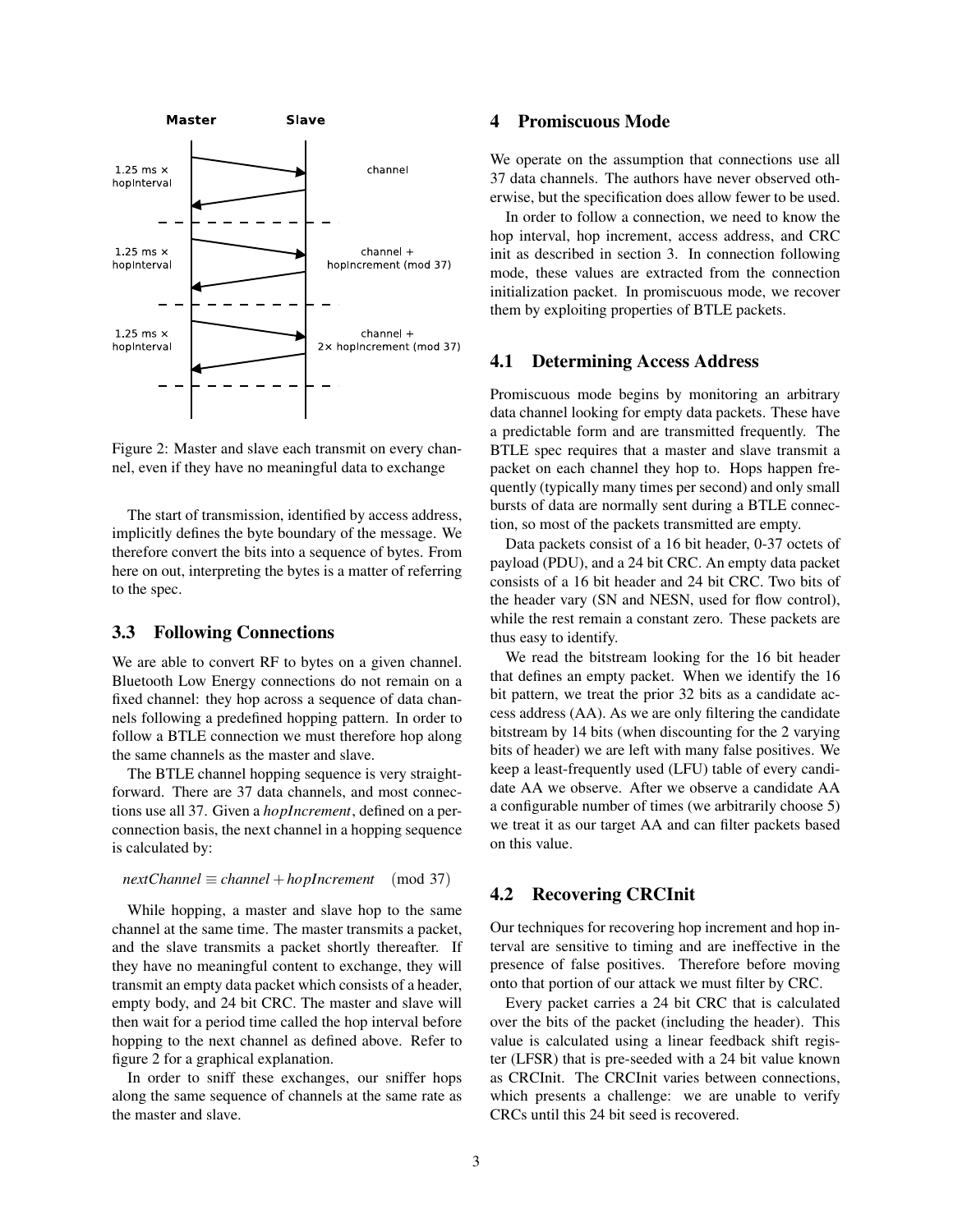In [8] Spill and Bittau note that the LFSR used to calculate a classic Bluetooth CRC is reversible. This holds true for the BTLE CRC LFSR as well.

When we receive a candidate packet, we seed the reverse LFSR with the CRC from the air. We then run the bits through the LFSR in the reverse order. The value left in the LFSR at the end of this exercise is our candidate CRCInit. As in the case of candidate access addresses, we maintain an LFU table of candidate CRCInit values and treat a value as our true CRCInit after it is observed a fixed number of times (again arbitrarily chosen to be 5 times).

### 4.3 Hop Interval

The hop interval is recovered by observing that the hop sequence completes a full cycle once every  $37 \times 1.25 \times$ *hopInterval* milliseconds. We sit on a data channel and measure the time between two consecutive packets. We directly calculate the hop interval using this formula:

$$
hopInterval = \frac{\Delta t}{37 \times 1.25 \text{ ms}}
$$

If our sniffer misses a packet we may inadvertently calculate an integer multiple of the true hop interval. For this reason we measure the hop interval over several consecutive packets. After the same value has been observed a fixed number of times we treat that value as our hop interval.

#### 4.4 Hop Increment

Finally the hop increment is recovered by measuring the interarrival time of packets on two data channels (index 0 and 1). We wait for a packet on channel index 0, then jump to channel index 1 and measure the time it takes for a second packet to arrive.

From the interarrival time, we can calculate the number of channels hopped between the first and second packet:

$$
channels Hopped = \frac{\Delta t}{1.25 \text{ ms} \times hopInterval}
$$

We wish to find *hopIncrement*, which satisfies the following equation:

$$
0 + hopIncrement \times channelsHopped \equiv 1 \pmod{37}
$$

Rearranging terms, we are left with:

$$
hopIncrement \equiv channelsHopped^{-1} \pmod{37}
$$

The channel hopping sequence is isomorphic to  $\mathbb{Z}_{37}$ , a field. This means that the multiplicative inverse of *channelsHopped* is well-defined (since *channelsHopped* is non-zero). Fermat's little theorem gives the following closed form:

$$
channels Hopped^{-1} \equiv channels Hopped^{37-2} \pmod{37}
$$

We use a lookup table to map the 36 possible values to the hop increment.

At this point, we have all four values needed to follow a connection, and we enter connection following mode as though we observed the initial connect packet.

### 5 Injection

We have implemented BTLE packet injection as a proof of concept. From Ubertooth we send undirected advertising messages broadcasting the existence of a device with a user-specified MAC address. A PC running the Linux Bluetooth stack (bluez) receives these packets and lists the device during a scan for BTLE devices.

The theory of operation is similar to receiving, but all the data flow occurs in the opposite direction. On the LPC we craft an undirected advertising packet, which has a well-defined form. The *AdvA* (advertising address) is set to the user-specified MAC address, and the packet CRC is calculated. Finally we whiten the data and send it to the CC2400 to be transmitted.

We configure the CC2400 to operate in buffered mode due to quirks of the CC2400's unbuffered mode. This does not affect the proof of concept, but a more sophisticated injector will likely require the tighter timing that can be achieved using unbuffered mode.

This proof of concept paves the way for future attacks against the crypto system as well as Bluetooth stacks on devices. We discuss this further in the Future Work section.

### 6 Bypassing the Encryption

BTLE features encryption and in-band key exchange. Rather than relying on a well-established key exchange protocol such as one based on Elliptic Curve Diffie-Hellmann (ECDH) [3], the Bluetooth SIG invented their own key exchange protocol. We demonstrate that this key exchange protocol has fundamental weaknesses that undermine the privacy of communication against *passive* eavesdroppers.

We note that the session encryption provided by BTLE is known to be relatively secure. BTLE uses AES-CCM [9], against which there are no known practical attacks. Our attack targets the key exchange rather than the encryption itself. Our technique is similar in principle to [5] and [7] in which an offline brute force attack is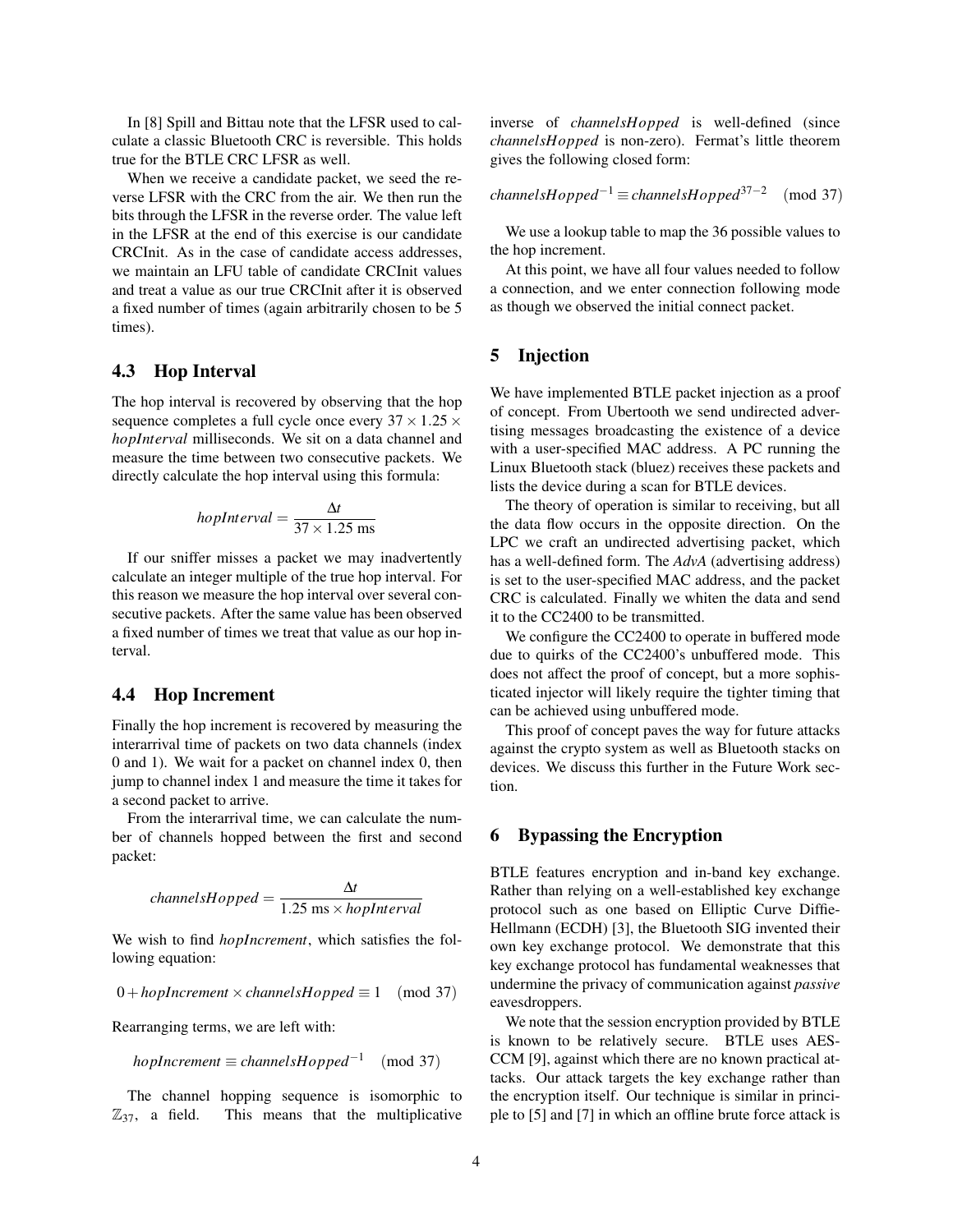mounted to recover a secret value when all other values are transmitted over the air.

Before establishing an encrypted session, a master and a slave must establish a shared secret known as a longterm key (LTK). Under typical operation, a master and slave establish an LTK once and reuse it for future sessions. Otherwise, the master and slave establish an LTK through a key exchange protocol.

The key exchange protocol begins by selecting a temporary key (TK), a 128 bit AES key whose value depends on pairing mode. The master and slave use this value to calculate a so-called "confirm" value. Aside from the TK, all values used to calculate the confirm are exchanged in plaintext over the air. The confirm value itself is also exchanged over the air in plaintext.

We exploit the fact that all values except the TK are publicly known in order to brute force the TK.

As noted, the TK value depends on pairing mode. Three pairing modes are defined: Just Works<sup>TM</sup>, 6-digit PIN, and OOB. The TK is as follows:

- Just Works<sup>TM</sup>:  $0$
- 6-digit pin: a value between 0 and 999,999 padded to 128 bits.
- OOB: a 128 bit value exchanged out-of-band

We use a simplistic brute force algorithm to guess TK: we calculate the confirm for every possible TK value between 0 and 999,999. If the master and slave used Just Works<sup>TM</sup> or 6-digit PIN, we will quickly find the proper TK whose confirm matches the value exchanged over the air.

In practice we find that a TK can be cracked in less than one second on a single core of an Intel Core i7 CPU. This figure could be improved by brute forcing in parallel and/or using processor-specific AES extensions.

After the confirm is calculated, the master and slave follow the rest of the key exchange protocol to establish a short-term key (STK) and finally an LTK. The STK exchange messages are encrypted using the TK, whose value we have trivially brute forced. Therefore, if we can crack the TK then we are able to decrypt the STK exchange and recover the STK. Finally the STK is used to establish a link-layer encrypted session over which the LTK is exchanged. If we crack the TK and recover the STK, we can decrypt this session and recover the LTK.

From here on out if this master and slave communicate in the future they will use the LTK that was established using the mechanism described above. This optimization means that a passive eavesdropper who is able to recover the LTK is able to decrypt any future conversation between this master and slave, rendering the in-protocol encryption next to useless.

Note that our technique is ineffective against a wellchosen OOB key. In practice we expect that Just Works<sup>TM</sup> and 6-digit PIN will be used in the overwhelming majority of use-cases. Exchanging a 128 bit OOB key is cumbersome and may require specialized hardware, whereas Just Works<sup>TM</sup> and 6-digit PIN are easy to implement even on the most constrained devices. To date, we have not found any devices that implement OOB key exchange.

We also note that our attack can be performed offline. A passive eavesdropper can record the key exchange and encrypted session setup to a file. An offline tool can analyze the key exchange and crack the TK. Another tool can use this information to decrypt the encrypted session and dump the LTK exchange. Future conversations that use this LTK can be recorded and decrypted offline as long as the initial encryption setup (in which the session key is established) is recorded.

We provide a tool called crackle to perform all these attacks. crackle is open source and available online. See section 10 for more information.

### 6.1 Mitigations and Counter-Mitigations

Certain aspects of BTLE mitigate the attacks we describe above. As noted, if the master and slave have established an LTK they need not re-establish a key using the key exchange protocol. In addition, each encrypted session uses a session-specific nonce exchanged at the beginning of the session. Therefore even if the LTK is known, if the session initialization is not captured the conversation cannot be decrypted.

We present one theoretical and one practical *active attack* against those mitigations.

To counter the first issue, we note that the BTLE protocol has provisions for a master or slave to reject a LTK. This may be used, for instance, if the slave device loses its memory. We theorize an attack in which an eavesdropper waits for an encrypted session to be initiated. At the proper moment during initialization, the eavesdropper forces a key renegotiation by injecting the appropriate link layer message (LL\_REJECT\_IND). We can then attack the initialization using the technique described above as if it were a new connection.

Countering the second issue, the case in which we know the LTK but do not know the session nonce, is trivial. We jam the connection, which forces the master and slave to reconnect and re-establish a secure session, allowing us to sniff the nonce. Our jammer follows along the channel hopping sequence and injects random noise (output from an LFSR). In practice this kills connections almost instantly.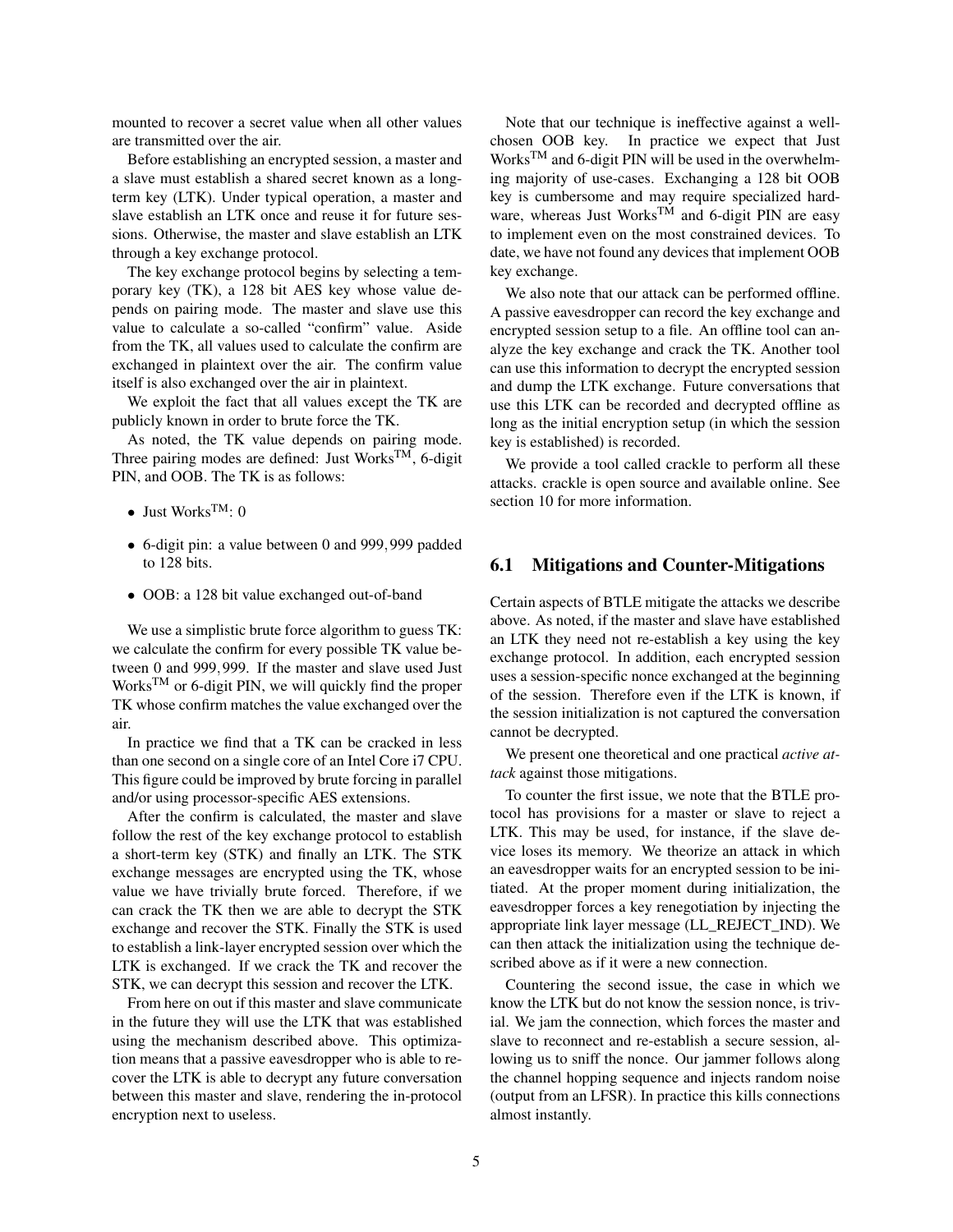## 7 Future Work

Our contributions demonstrate several passive attacks against the BTLE protocol. We also demonstrate a proof of concept injector on the Ubertooth platform which lays the foundation for a multitude of interesting attacks described below.

In section 6 we describe a theoretical attack to force a key renegotiation. If this attack succeeds it will prevent a master and slave from using a pre-established key to secure their communication. At this point if a master and slave wish to use encryption they must renegotiate a key, a process which we have demonstrated is vulnerable to a passive attack.

Expanding on this attack, we theorize that it is possible to perform a full man-in-the-middle (MitM) attack between the master and slave. To simplify this thought experiment, suppose we have two Ubertooth dongles connected to the same PC. On one dongle, the faux slave, we implement a slave stack that communicates with the true master. On the second dongle, the faux master, we implement a master stack that communicates with the true slave. The data would then be marshalled through the PC where it can be tampered with without detection by the target devices.

Such an attack may even be effective in the presence of encryption. We allow the true master and slave to communicate directly to establish an LTK. If the master and slave use Just Works<sup>TM</sup> or 6-digit pin pairing, we can recover the LTK using the process described in section 6. We then jam the connection with one of the dongles and interpose with the faux master and slave. Since we know the LTK, we can establish independent encrypted streams between the faux and true devices that are encrypted and authenticated from the perspective of the true devices.

Fully functioning BTLE master and slave stacks also invite the possibility of a stack fuzzer. The BTLE stacks on smartphones, PCs, and slave devices all present large unexplored attack surfaces. There is great potential for memory corruption due to multiple layers of the packet (link layer and L2CAP) having variable length fields. Additionally, we expect much of the stack to be implemented in kernel space.

## 8 Conclusion

We presented techniques for eavesdropping on Bluetooth Low Energy conversations. We show how packets can be intercepted and reassembled into connection streams. We also demonstrate an attack against the key exchange protocol which renders the encryption useless against *passive* eavesdroppers. This eliminates any confidentially associated with the protocol.

We also provide the first BTLE sniffer that is able to follow connections that have already been established at the time of sniffing.

Finally we provide a proof of concept injector. This paves the way for many future active attacks against hosts and devices. We offer theoretical attacks for key renegotiation, man-in-the-middle, and hypothesize a BTLE stack fuzzer.

#### 9 Acknowledgments

We thank Michael Ossmann for designing the Ubertooth hardware and for generously donating an Ubertooth dongle. We also thank Dominic Spill of the Ubertooth project. This work would not be possible without their knowledge, guidance, and humo[u]r. We also thank Mike Kershaw (dragorn), marshallh, Zero\_Chaos, Jared Boone, and the rest of the Ubertooth team for technical and moral support.

Many thanks to iSEC Partners for funding a portion of this research.

Finally the author thanks his wife Jia Guo for tolerating many late nights of hacking.

### 10 Availability

Bluetooth Low Energy sniffing and injection is available as a part of the Ubertooth project. The project, including the Ubertooth hardware design, is open source. For source, documentation, and more information please visit:

http://ubertooth.sourceforge.net/

Wireshark plugins for dissecting Bluetooth Low Energy packets are available as a part of the open source libbtbb project:

http://libbtbb.sourceforge.net/

crackle, the BTLE encryption cracker, is available open source at:

```
http://lacklustre.net/projects/crackle/
```
#### References

- [1] CC2540 USB Evaluation Module Kit. http://www.ti.com/ tool/cc2540emk-usb.
- [2] SIG Membership. http://www.bluetooth.com/Pages/ SIG-Membership.aspx, 2013. [Online; accessed 01-May-2013].
- [3] BARKER, E., JOHNSON, D., AND SMID, M. NIST SP 800-56A, Recommendation for Pair-Wise Key Establishment Schemes Using Discrete Logarithm Cryptography, Mar. 2007.
- [4] BLUETOOTH SIG. *Bluetooth Specification Version 4.0*. Bluetooth SIG, 2010.